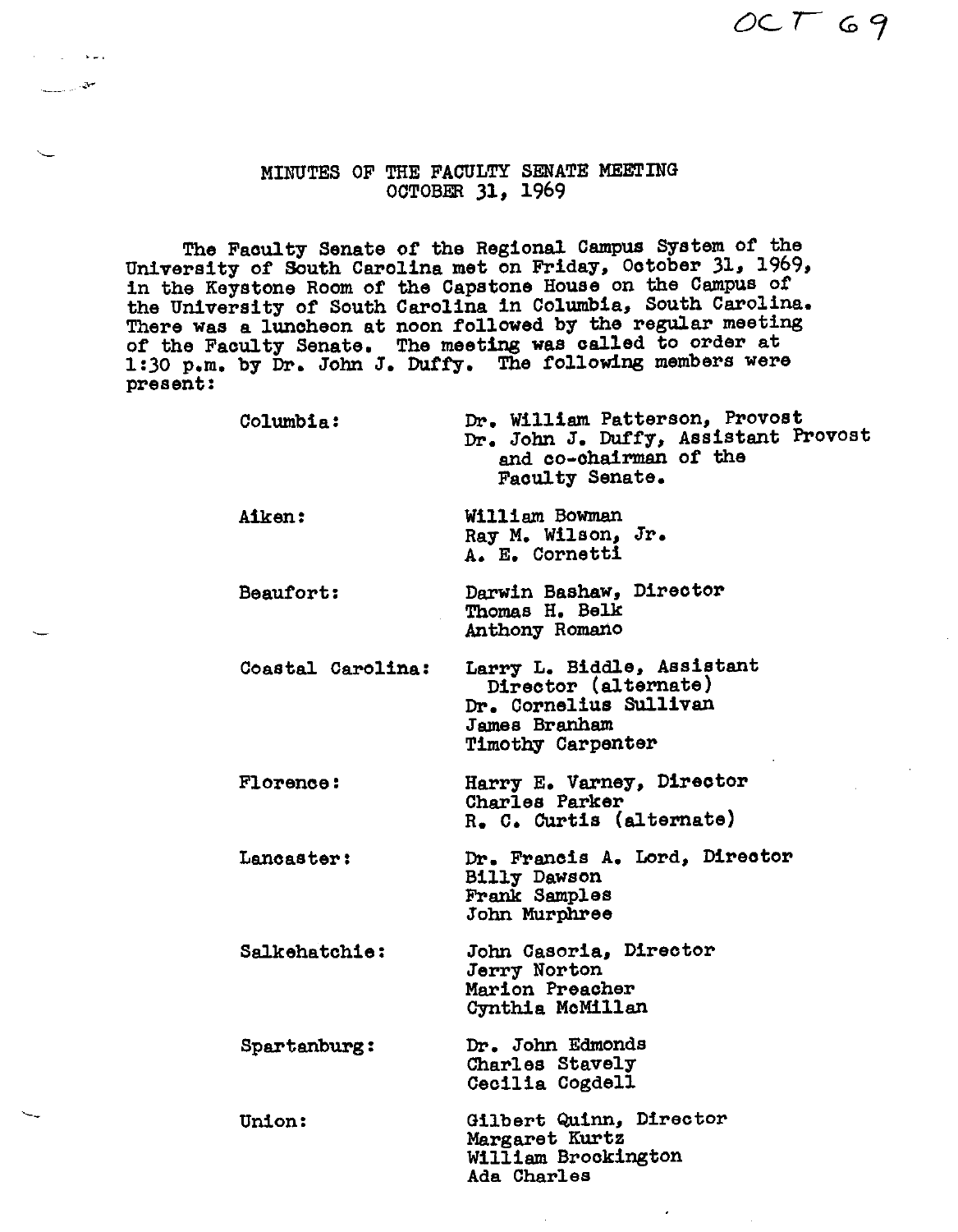Dr. John J. Duffy, co-chairman, welcomed the members of the Faculty Senate. He asked for corrections in the minutes from the April 18, 1969 meeting. There were none, and the minutes were approved. He turned the meeting over to James Branham, co-chairman.

Mr. Branham asked that a representative from each campus volunteer to serve on one of three committees. The results were as follows: (The chairman were chosen by the committee members after the regular meeting.)

- 1. Courses, Curriculum, Admissions and Educational Programs Committee. Aiken: William Bowman Beaufort: Anthony Romano Coastal: James Branham Florence: Charles Parker Lancaster: Billy Dawson, Chairman Salkehatchie: Jerry Norton Spartanburg: Charles Stavely Union: Margaret Kurtz
- 2. Faculty Welfare and Related Matters Committee. Aiken: A. E. Cornetti Beaufort: Sam Greenly<br>Coastal: C. D. Sullivan Florence: Carl Clayton Lancaster: John Murphree Salkehatchie: Marion Preacher Union: William Brockington, Chairman
- J. Library Committee. Aiken: Ray Wilson Beaufort: Thomas Belk Coastal: Timothy Carpenter, Chairman Florence: Preston Crews<br>Lancaster: Mack Samples Lancaster: Mack Samples<br>Salkehatchie: Cecilia McMillan Spartanburg: Dr. John Edmonds Union: Ada Charles

Mr. Branham turned the meeting over to Dr. William Patterson, Provost.

Dr. Patterson welcomed the members of the Faculty Senate. His primary topic of discussion was the Admissions Policies of the Regional Campus System. But, before he got to his main topic, he commented briefly on the status of the Salkehatchie Center. He stated that the Salkehatchie Center was having

**Contract Contract**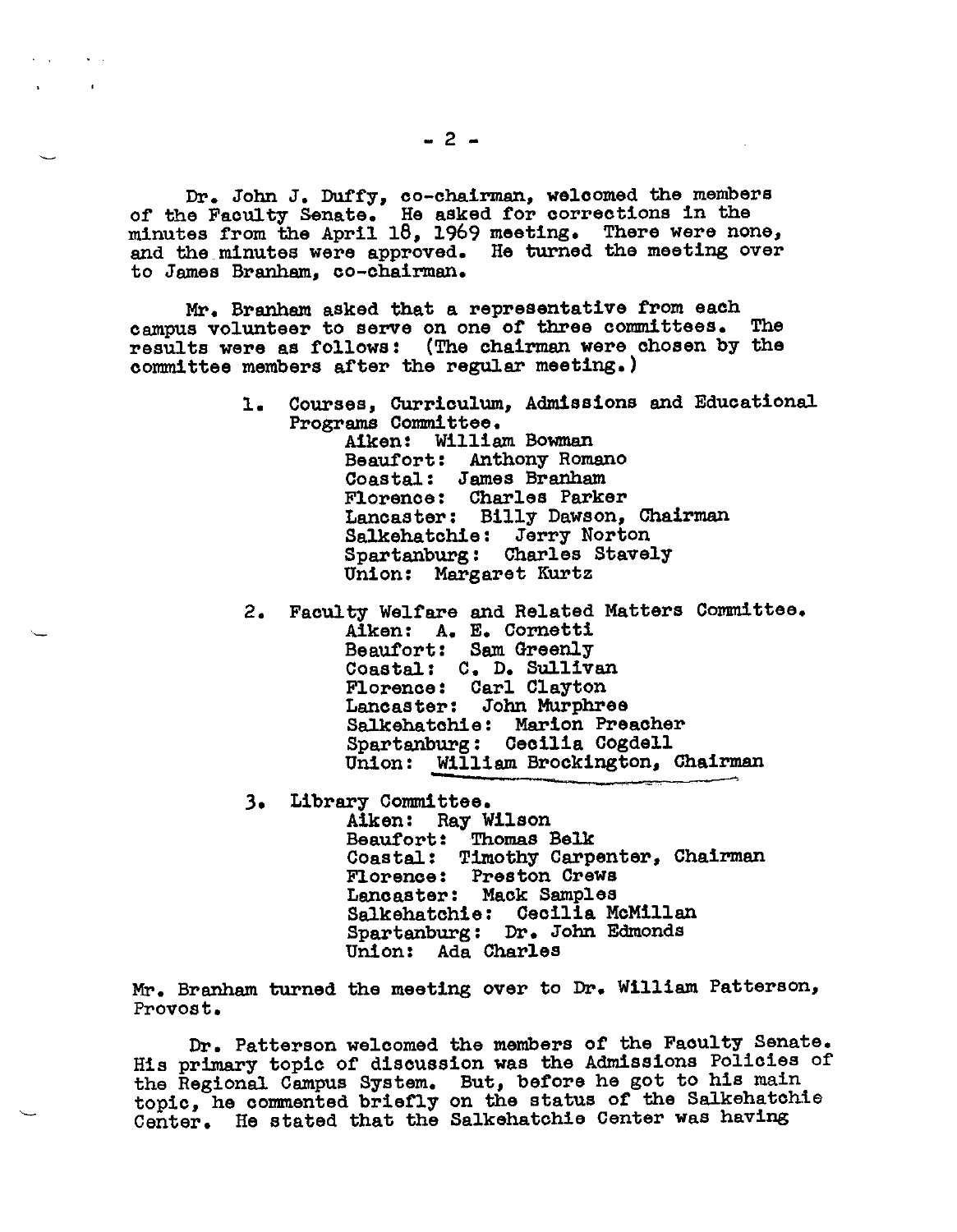financial difficulties (\$40,000 - \$60,000 losses due primarily to a drop in enrollment). He stated that funds must be acquired by Salkehatchie by December 15, 1969. He stressed the fact that local support is needed for the Center.

Dr. Patterson then commented on the uniform Admissions Policies of the University and of the Regional Campus System. He said that, since the Regional Campuses seek to serve their communities and since each campus enrollment is small enough to facilitate a first-hand knowledge of each students background, each Branch (not the Centers) might consider developing their own Admissions Policies separate from those at the main campus. He asked that the representatives from each Branch discuss this matter with their respective faculties and let him know their feelings on this matter. He added that each branch might also consider adjusting their tuition fees to fit their educational goals.

After entertaining a number of questions from the floor on .this matter, Dr. Patterson excused himself and turned the meeting over to Dr. John J. Duf'fy. Continuing the discussion on Admissions Policies, he called for reports on the success of the Summer Opportunity Freshman Scholars Program (SOFS). The consensus of opinion from the Senate representatives who commented on the program was that the program seems effective. It was suggested that the SOFS program could be one way of adjusting admissions standards at the Regional Campuses.

Dr. Duffy asked that the Senate representatives report to him by November 9 the feelings of their respective campus faculties and Admissions Committees on the matters of adjusting Regional Campus Admissions Policies. Dr. Duffy then turned the meeting over to James Branham.

Mr. Branham called for new business. A motion was made that the Senate change its manner of representation from a set number of representatives to representation based upon the number of full time students enrolled in the fall semester at each campus. There was a second to the motion, and after some brief discussion, the motion was voted on and defeated.

A Faculty Development Plan was proposed and discussed<br>briefly. Mr. Branham referred the proposal to the Faculty Welfare and Related Matters Committee for further study.<br>A report from the committee would be called for in the next regular meeting in December.

A motion was made that the regulations for eligibility to play basketball be two years with a nine semester hour minimum instead of the now standing four semesters and six semester hours. There was a second to the motion, and after some brief discussion, the motion was voted on and defeated.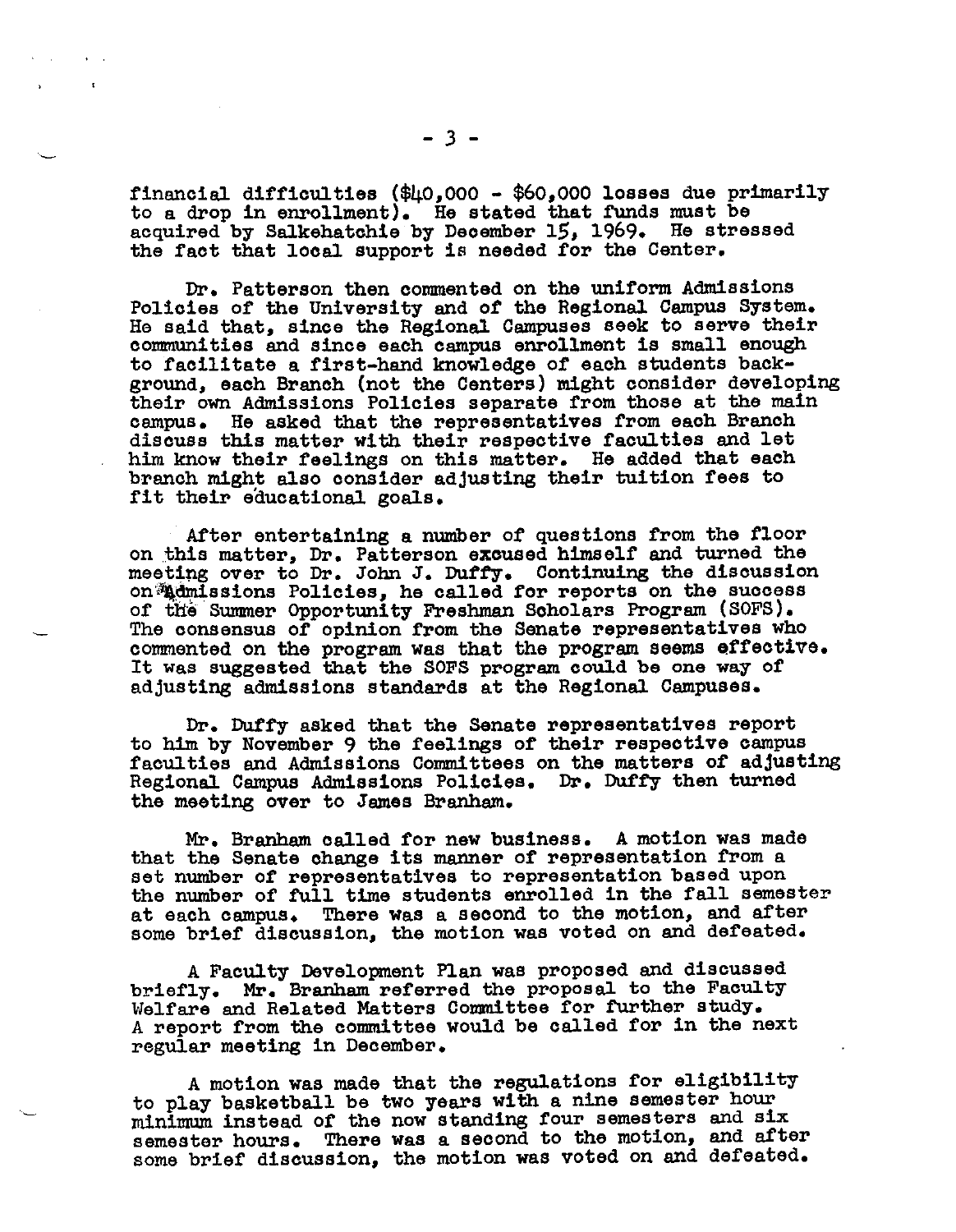A recommendation was made that there be a yearly Regional Campus coaches meeting so as to determine the years basketball schedule. Dr. Duffy suggested that there be organized an ad. hoc Athletic Committee to look into the Regional Campus Sports Program. This committee was formed on a volunteer basis, and the results were as follows: (The committee has no chairman as yet.)

Athletic Committee (ad hoc):

Aiken: Ray M. Wilson<br>Coastal: Larry L. Bio Larry L. Biddle Florence: Preston Crews Lancaster: Billy Dawson Spartanburg: Dr. John Edmonds<br>Union: W. S. Brockington W. S. Brockington

There was some discussion about the efficiency of the current ordering procedures for the Regional Campus System libraries. Dr. Duffy reconnnended that the Faculty Senate Library Committee plan a visit to see Mrs. Hallman and her facilities and report to the Senate at the next regular meeting in December.

There being no additional new business, Mr. Branham made the following proposals for the Senate members to consider for discussion at a future date.

> 1. A uniform salary scale for the Regional Campus System.

1

- 2. Faculty Senate representation at the Regional Campus Directors meetings.
- 3. Faculty representation at local Higher Education Connnission meetings.

Mr. Brallham reminded the Senate members that the next regular meeting would be in December and hosted by Spartanburg Regional Campus. The exact date of the next meeting would be left to the Spartanburg hosts.

Mr. Branham entertained a motion for unanimous approva<sup>l</sup> of the proposed grade changes, a list of which is included here on the *iast* two pages. There was a second to the motion; but, before the motion came to a vote, a correction was made as follows:

> Billy Barrineau, Jr., Philosophy 101. from F to W Not informed of withdrawal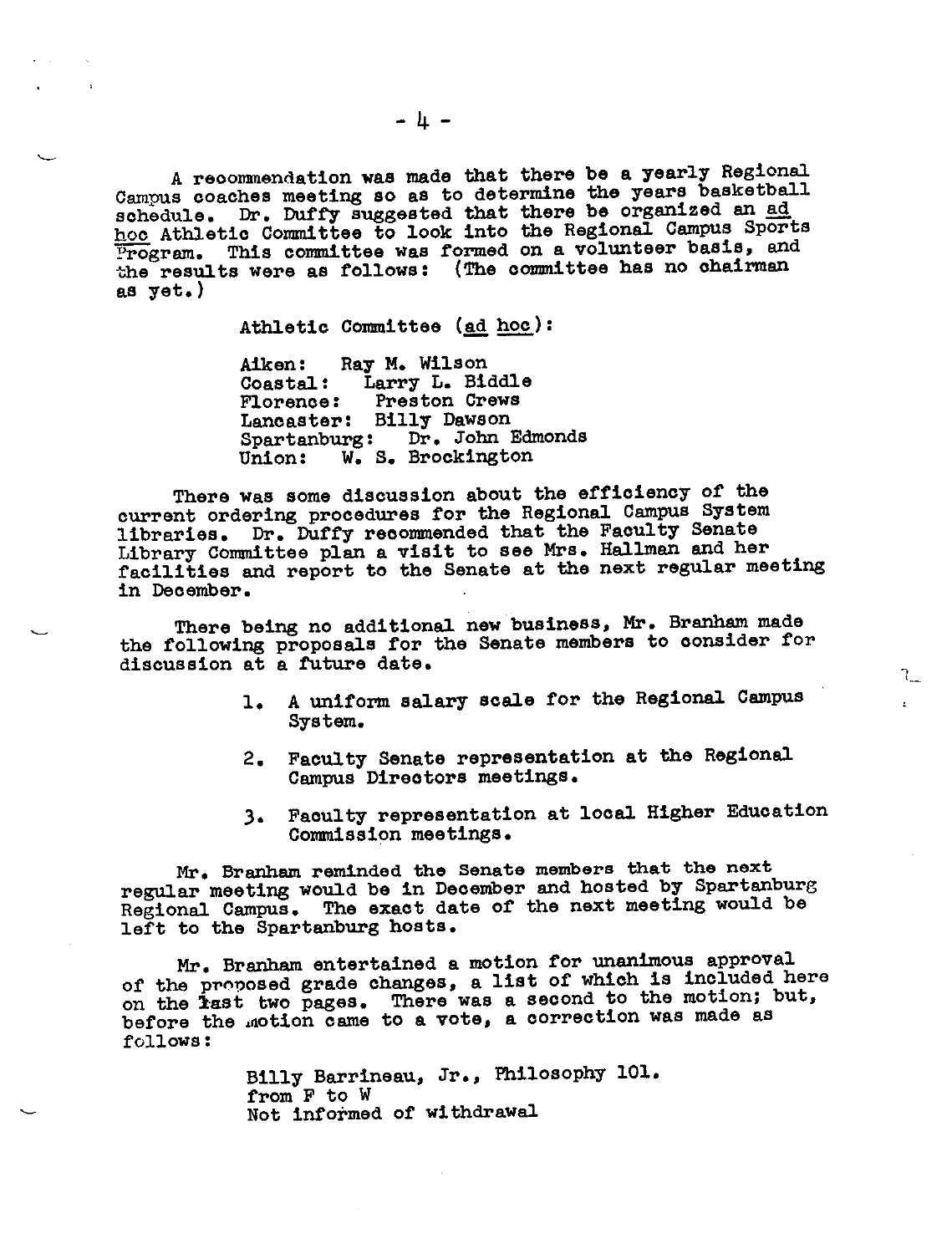The following requests for grade changes **were** voted on and approve<sup>d</sup> by the Regional Campus Faculty Senate at its regular meeting October 31, 1969. · Anne Dickert, Educ. 530, Fall 1968, Instr, Nell M. Lafaye, Aiken: from C to B. Transposition error. Larry Royce Todd, Hist. 102-1, Spring 19 $\ell$ **Asst,** Prof. Ray M, Wilson, Aiken: from Dto C. Transposition error. Van Brown, Art 100, Spring 1969, Instr. Ruby Hryharrow, Beaufort from D to C. Computative error. Stephen Mahoney, Soc. 101, Spring <sup>1969</sup> Instr. Fred Livingston, Beaufort from F to W. Not informed of Withdrawal. Asst. Prof. Samuel Greenly. Beaufort Stephen Mahoney. Psych. 102, Spring 1969 from F to W. Not informed of Withdrawal. John A. Merlino, Eng. 101, Fall 1967 Asst. Prof. Thomas Belk, Beaufort from FA to W. Mr. Merlino was on deployment. Assoc. Prof, **James** Branham, Conway Billy E. Barrineau, Jr., Hist. 201, Fall l' from F to W. Not informed of withdrawal. Alexander B. Williams, Bio., Hl0l, Sprir Instr. Larry D. Risinger, Conway 1969, from WF to W. Clerical error Ronald Bradley, Eng. 202, Spring 1969, Instr, Timothy Carpenter, Conway from B to A Clerical error. Suzzane Dusenbury, Psych. 101, Summer Instr. Maurice Wilson, Florence 1969, from D to C Mathematical error. Patsy Bellamy, Anur 051, Fall <sup>1968</sup> Adj. Instr. Jane Spivey, Florence from D to C Clerical error  $\mathcal{L}_{\mathcal{A}}$  and  $\mathcal{A}$  is a probability of  $\mathcal{A}$  ,  $\mathcal{A}$ المطالبة المستقل المتارية التي المستقل المستقلة المهورة المستقلة المناسبة المستقلة المناسبة المستقلة ··· Adj. Instr. Jane Spivey, Florence Sandra Yoh, Anur 051, Fall 1968 from Inc. to D. Clerical error